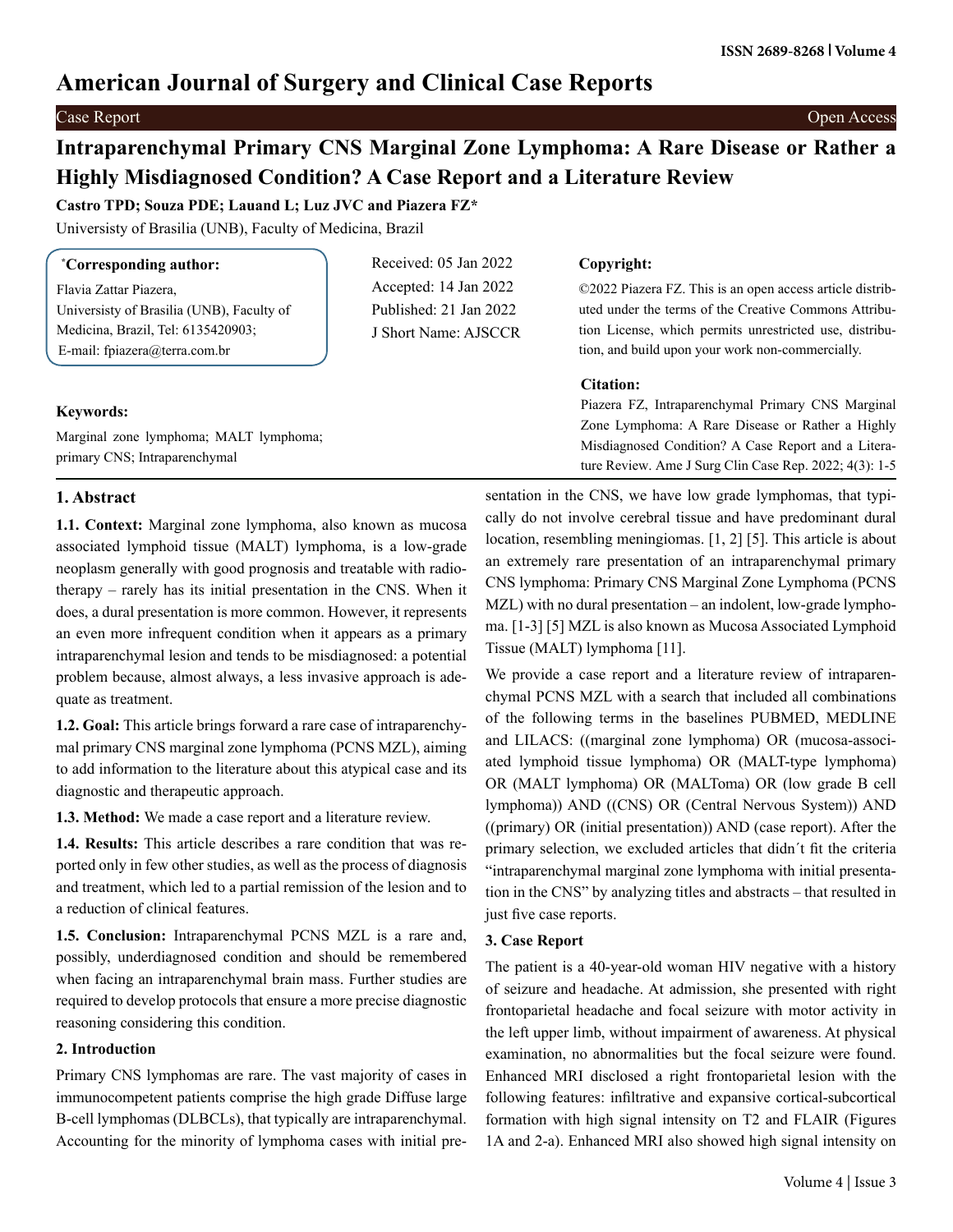#### ajsccr.org 2

T2 and FLAIR that could correspond to edema or infiltration extending to the right posterior internal capsule and right putamen (Figure 2-A). PET-SCAN revealed neither bone lesions or hypercaptating images. SPECT (single-photon emission computed tomography) showed low metabolic activity in the area of the tumor as well as erasement of the sulcus in the cortical related area (Figure 3). The search for HIV, Hepatitis B and C, Syphilis, and Tuberculosis was negative. Serum and urine protein electrophoresis revealed no monoclonal spike. Measurement of serum IgG, IgA and IgM revealed normal levels. The levels of serum beta-2 microglobulin and LDH were respectively 2,02 (nl) and LDH 170 (nl). Immunophenotyping of bone marrow also was revealed normal. The analysis of the CSF showed the following features: Immunoelectrophoresis with no monoclonal band; AFB negative; panel-based PCR for multiple viral pathogens negative; and biochemical tests (glucose and protein levels) normal. Genetic analysis revealed absence of the mutation p.L265P in the gene MYD88. Pathologic examination of a core needle biopsy sample revealed lymphoid proliferation with plasm cell differentiation and atypia – a result that, combined with SPECT images, is consistent with low-grade lymphoma.

Immunohistochemical assays showed that the tumor cells were: positive for Kappa; positive on numerous cells for BCL-2, CD20 and MUM; diffusely positive for CD79a; and negative or non-significant for BCL-6, CD10, CD23, CD3, CD5, CD56, Ciclina D1, c-Myc, Lambda and SOX-11. Also, the assay showed that plasm cells were positive on numerous cells for CD138. The immunohistochemical assay report highlighted: occurrence of small lymphocitic infiltration in the perivascular compartment of the brain tissue sample; evidence of light-chain restriction for Kappa immunoglobulins of the plasma cells in the tumor; Ki-67 labeling index of 15%; high lymphoid expression of CD20; plasm cell component showing co-expression of CD138 and MUM1; and no abnormal expression of CD10, CD5, D1 cyclin or SOX-11 (Table 1). The differential diagnosis after immunohistochemical assay included intraparenchymal primary CNS marginal zone lymphoma (PCNS MZL) and lymphoplasmacytic lymphoma (LPL). After integrating the results of all the exams, the tumor was then diagnosed as a probable PCNS MZL. The patient was then started on corticosteroids (to control the perilesional edema) and antiseizure medicines. Also, started on focal radiotherapy (4000 CGY). The treatment occurred during 8 weeks, with no complications reported. Following 7 months from the first MRI and the SPECT (Figures 1-A, 2-A and 3) – performed in June, 2020 –, new imaging exams showed that the tumor has stabilized and the enhancement and the edema have reduced (Figures 1-B and 2-B).

After 3 months from the initial presentation, the patient demonstrates a regression in clinical features, without seizures or headaches.

| Antibody                        | <b>Result</b>                                           |  |
|---------------------------------|---------------------------------------------------------|--|
| BCL-2 (124)                     | Positive on numerous cells                              |  |
| BCL-6 (PG-B6P)                  | Negative (internal control positive)                    |  |
| CD 10 (56C6)                    | Negative (internal control positive)                    |  |
| CD 138 (M115)                   | Positive on numerous plasm cells                        |  |
| $CD20$ (panB) $(L26)$           | Positive on numerous lymphocytes                        |  |
| CD 23 (CD23)                    | Weakly positive on rare cells (non significant)         |  |
| CD 3 (pan T)(policlonal rabbit) | Negative (internal control positive)                    |  |
| CD 5 (4C7)                      | Negative (internal control positive)                    |  |
| CD56 (123C3)                    | Negative (internal control positive)                    |  |
| CD 79a (JCB117)                 | Diffusely positive                                      |  |
| Ciclina D1 (EP12)               | Negative (internal control positive)                    |  |
| c-Myc (EP121)                   | Positive on rare cells (less than 5%) (non significant) |  |
| Kappa (policlonal rabbit)       | Positive                                                |  |
| Ki67 (MIB-1)                    | Positive on 15% of cells                                |  |
| Lambda (Policlonal rabbit)      | Negative (internal control positive)                    |  |
| MUM (MUM 1P)                    | Positive on numerous cells                              |  |
| SOX-11 (MRQ 58)                 | Negative (internal control positive)                    |  |

 **Table 1:** Immuno histochemical assays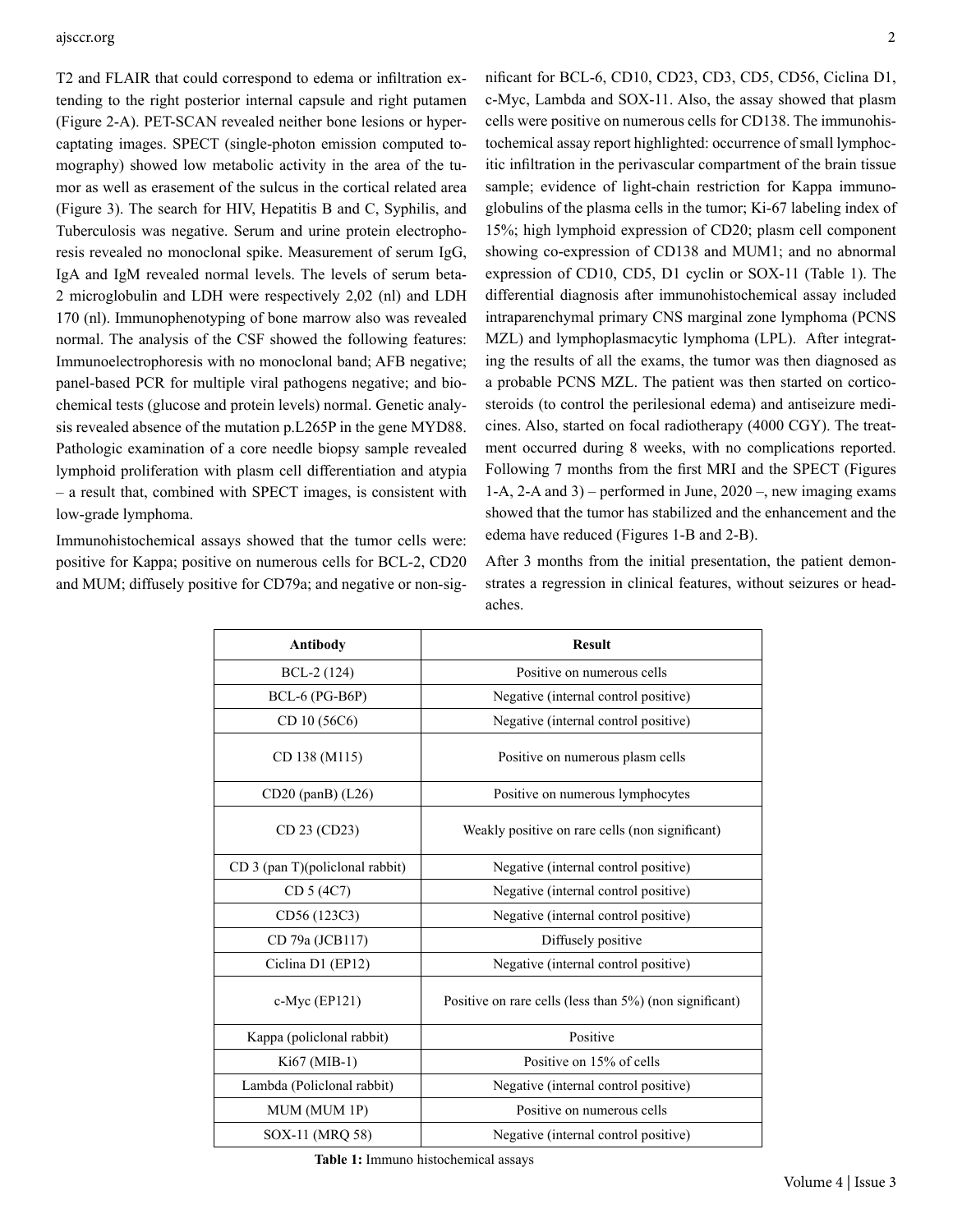

**Figure 1:** Axial T2 MRI images with enhancement. A: Images before treatment, showing infiltrative and expansive cortical-subcortical formation with high intensity. B: Images after treatment, showing that the tumor has stabilized and that the edhema and the enhancement have reduced.



**Figure 2:** Axial T2-flair MRI images with enhancement. A: Images before treatment, showing infiltrative and expansive cortical-subcortical formation and a high signal (arrow) that could correspond to edhema or infiltration extending to the right posterior internal capsule or right putamen. B: Images after treatment, showing that the tumor has stabilized and that the edhema and the enhancement have reduced.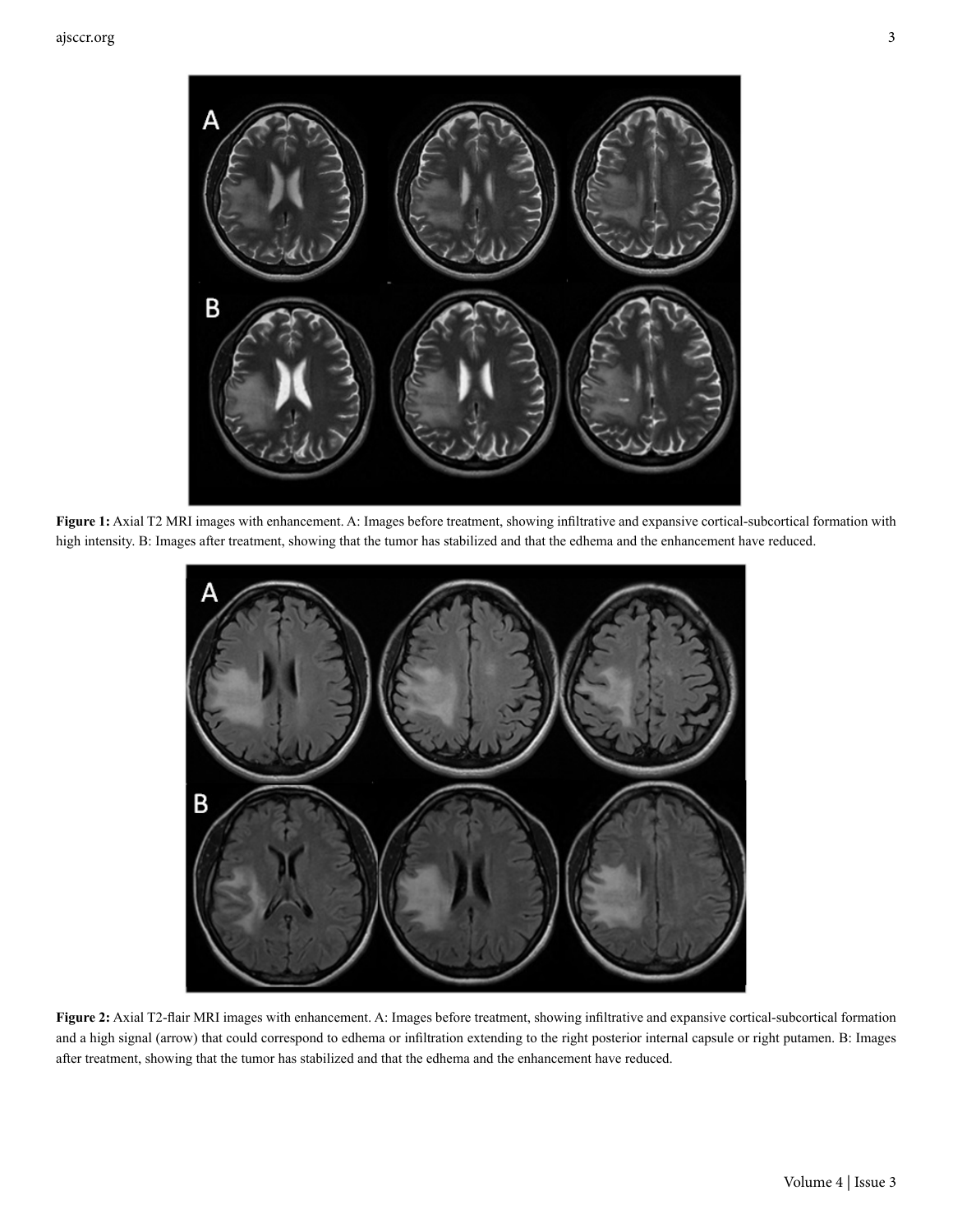

**Figure 3:** Axial SPECT image obtained at the time of diagnosis, showing low metabolism in the anatomic localization of the tumor, pointed out with the balck arrow. Notice the erasement of the cerebral sulcus in the cortical area, indicating occurrence of edhema.

#### **4. Discussion**

PCNS MZLs are a rare type of low-grade non-Hodgkin lymphoma and are usually indolent neoplasms with favorable prognosis. They can be divided according to the location of the mass in the CNS: extra-axial dural-based, resembling meningiomas (the most common presentation); or intraparenchymal. [8] When compared with secondary CNS MZL, the primary presentation features as a lower-grade disease at diagnosis, without B symptoms and with better therapeutic response and outcomes. [9] Women represent the majority of described cases of PCNS MZL, with a median age at diagnosis around 60-year-old. [8, 9] In general, most common presenting features are headaches, seizures and visual changes. [8] It is important to highlight that an Extranodal MZL, also known as MALT lymphoma, is composed of neoplastic B-cells that typically infiltrate epithelial tissues, generating "lymphoepithelial lesions". The infiltrating cells consist of small lymphocytes, marginal zone cells, monocytoid B-cells and often plasm cells. [11] But, as PARK et al (2008) point out, the CNS has no mucosa nor MALT tissue. So, to explain the initial presentation of MZL as intraparenchymal, it has been hypothesized that the epithelial substract for the tumor could come from choroid plexus or, for a dural presentation of MZL, from meningothelial cells. [1] It has been reported that MALT-type tissue can be formed under inflammatory conditions in the CNS, leading to a potential site for MALT-lymphoma in association with choroid plexus or meningothelial cells. [2,8] Cook et al (2019) points out that there is a strong association between MZL and some infections and autoimmune disorders. [11] In this sense, PONZONI et al (2011) presented a case of PCNS MZL in the setting of an infection of Chlamydophila psittaci and ITOH et

al (2001) reported another in the setting of Sjogren´s syndrome. [4,3] To our knowledge, only seven cases of intraparenchymal PCNS MZL (included ours) have been reported in the literature. [1-5] [7] Among them, initial presentation varied: facial nerve palsy, right-sided weakness, dizziness, dysarthria, memory disturbance, gait disturbance, urinary incontinence, tinnitus, nausea, vomiting, gradually progressing headache, buccal rim deviation, fever, progressively worsening dysnomia, numbness of arms and legs, slurred speech, blurry vision and hearing loss. [1-5]

It is crucial to point out that, for immunocompetent patients, the most common low-grade lymphomas of the CNS are LPLs and MZLs [5]. They are similar and must remain as differential diagnosis for each other. [2] [5] In this case, the diagnosis of LPL was excluded because no monoclonal spike was found in the blood stream and in the CSF. Furthermore, the search for MID-88 was negative.

Also, regarding the diagnosis, the results of SPECT (Single-photon emission computed tomography – a nuclear medicine technique used for neuromolecular imaging, that is useful to study some tumor biological behaviors [10]) were critical to determine the metabolism degree of the neoplasm cells in a noninvasive way and then to establish its classification as a low-grade lymphoma – a very important data with respect to diagnosis, treatment and prognosis.

Typically, patients with PCNS MZL undergo surgery for biopsy, followed by treatment after the histological diagnosis is established. Treatment depends on the case and could be surgery, radiation, chemotherapy or a combination of them. [1][6] Sato et al (2020) point out that, among these options, radiation therapy has been reported as the favorable and definitive treatment, with a total dose recommended of 30-36 Gy. The group also points out that for well-defined CNS-MZL, focal radiation therapy has been indicated but, for ill-defined tumor, with potential dissemination due to leptomeningeal involvement, whole brain radiotherapy (WBRT) or intrathecal chemotherapy should be indicated. [6] PARK et al (2008) cite as chemotherapeutic agents commonly used: fludarabine or methotrexate as single agent or the combinations of cytarabine with methotrexate or procarbazine with vincristine, cytarabine and methotrexate. [1]

 Volume 4 | Issue 3 According to ITOH et al (2001), many cases of pseudolymphomatous lesions (plasma cell granuloma; pseudolymphoma; atypical plasma cell granuloma; atypical lymphoid hyperplasia and inflammatory pseudotumor) could be reclassified into MALT lymphoma if immunochemistry and molecular studies were correctly performed. That´s why, although it is rare, the group defend the need to keep in mind a diagnosis of MALT lymphoma as a differential diagnosis in these cases. [3] Also, as a dural presentation, MALT lymphomas are very similar to meningiomas. [1] So, it is possible that PCNS MZL is a highly misdiagnosed condition. If so, it could lead to potential iatrogenic outcomes because in most cases the